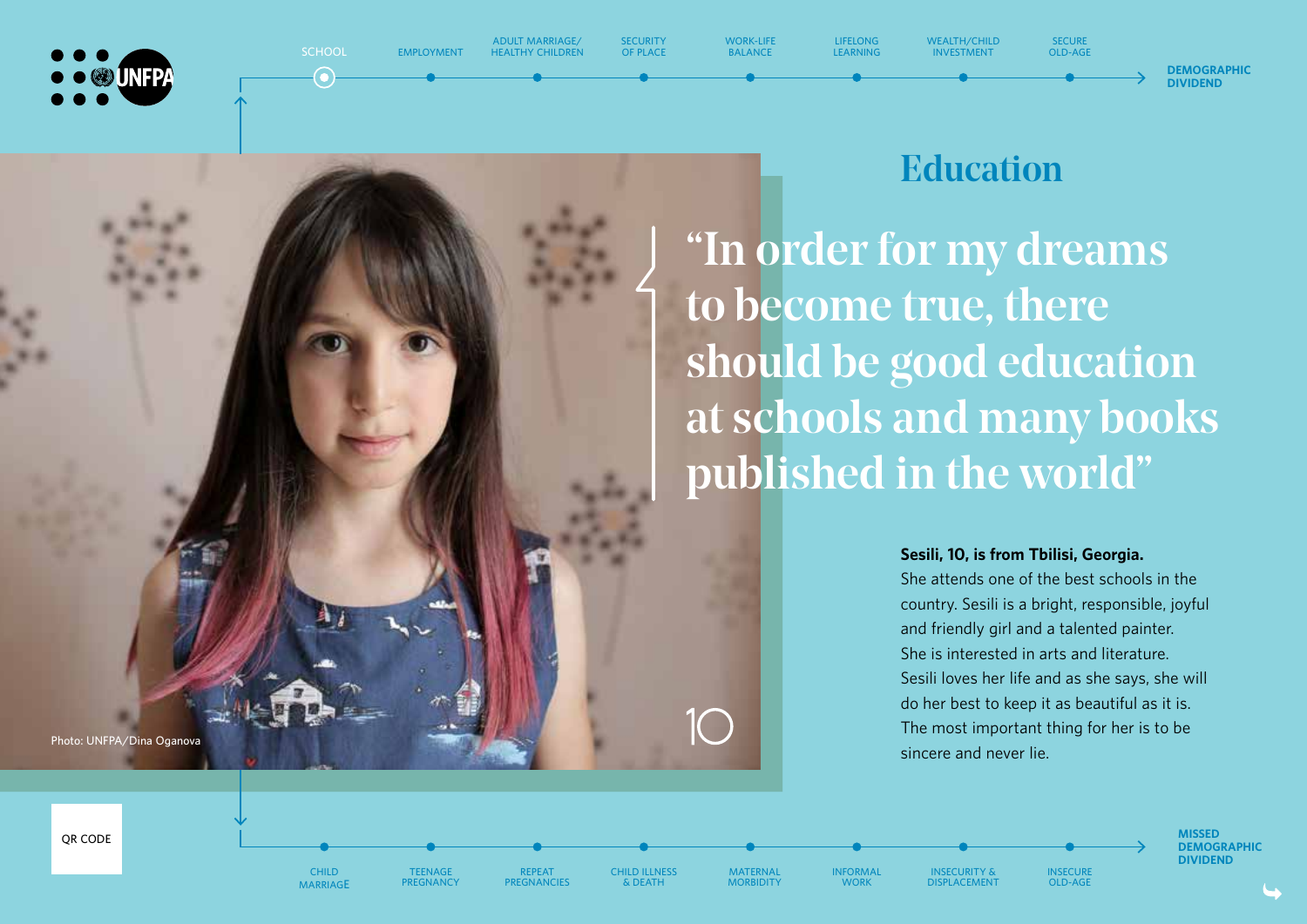### *Investing in quality education contributes to building human capital.*

#### **ENROLMENT IN TERTIARY EDUCATION, %**



Gross enrolment ratio, both sexes, retrieved 15 August 2016.

### $\rightarrow$  The situation

**Most 10-year-old girls and boys are in school in this region**, as they are entering secondary education where enrolment ratios are generally over 90%.**<sup>1</sup>** The outlook is good for higher education, too. Although enrolment ratios in tertiary education vary widely in the region *(see graph)*, in most countries around 40% or more of high school students continue their education. Young women have a clear advantage in tertiary education: there are more female than male students in all but five of the region's 19 countries.



**OR MORE OF HIGH SCHOOL STUDENTS CONTINUE THEIR EDUCATION IN MOST COUNTRIES**

### $\rightarrow$  Leaving no-one behind

Young Roma face multiple barriers in accessing education, and gaps in educational attainment between Roma and non-Roma remain huge. More than 30% of young Roma were found to be without even primary education in some countries in the region, and nowhere did the share of young Roma with a university decree exceed 1%.**<sup>2</sup> The price tag for Roma exclusion from education is high**: the loss in productivity amounts to up to 3.7% of GDP in Bulgaria, for example, not counting fiscal losses in terms of lower tax incomes and higher social security expenditures.**<sup>3</sup>**

#### **GDP LOSS GDP GROWTHAND**



**1** With some exceptions in Southeastern Europe and Central Asia. Source: UNESCO Institute for Statistics.

Source: UNESCO Institute for Statistics. Analysis of the UNDP/World Bank/EC Regional Roma for Eastern Europe and Central Asia, Issue Brief 2, 2014. Source: UNESCO Institute for Statistics. Survey 2011. Roma Inclusion Working Papers, United Nations Development Programme, 2012.

### $\rightarrow$  Why is it important?

**Investing in affordable quality education is key for ensuring**  that adolescents and young people can fulfil their potential. It also contributes to building a society's human capital. This is particularly important in countries preparing for the effects of low fertility and population ageing.



### $\rightarrow$  What needs to be done?

By further improving educational attainment levels and the quality of education, **countries in the region can expect**  significant economic returns of up to 1.7% of annual per capita **GDP growth**. **<sup>4</sup>** Investments must go beyond formal schooling, as early childhood experiences greatly affect social outcomes. This includes policies allowing parents to balance work and family.



+1.7%

**3** Economic Costs of Roma Exclusion, The World Bank, April 2010.

4 Investing in Young People in Eastern Europe and Central Asia, UNFPA Regional Office<br>for Eastern Europe and Central Asia, Issue Brief 2, 2014.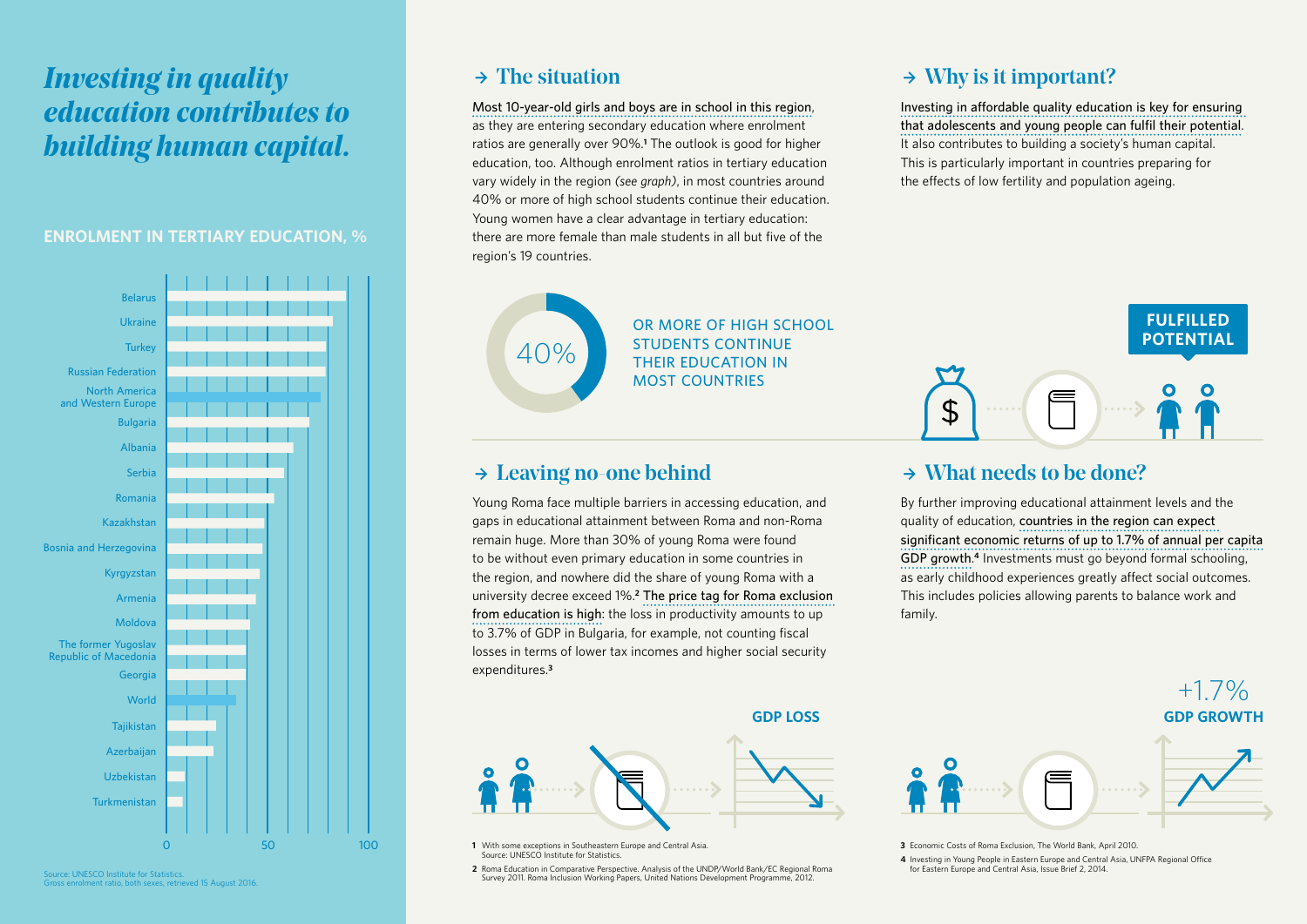



## Child marriage

"I do not have plans to get married young. I would like to finish my education first"

> **Gjulsefa, 10, lives with her brother and parents in Skopje, former Yugoslav Republic of Macedonia.** Her father works as a municipality worker and her mother as a cleaner in Gjulsefa's school. The family lives in Shuto Orizari, a neighbourhood predominantly inhabited by Roma. Gjulsefa speaks her native Roma language at home, but loves the Macedonian language and wants to become a Macedonian teacher.

**Photo: UNFPA/Aleksandar Milovanovski**



**CHILD MARRIAGE**

 $\bullet$ 

**TEENAGE PREGNANCY**



**CHILD ILLNESS & DEATH**

**MATERNAL MORBIDITY**

**INFORMAL WORK**

**INSECURITY & DISPLACEMENT** **INSECURE OLD-AGE**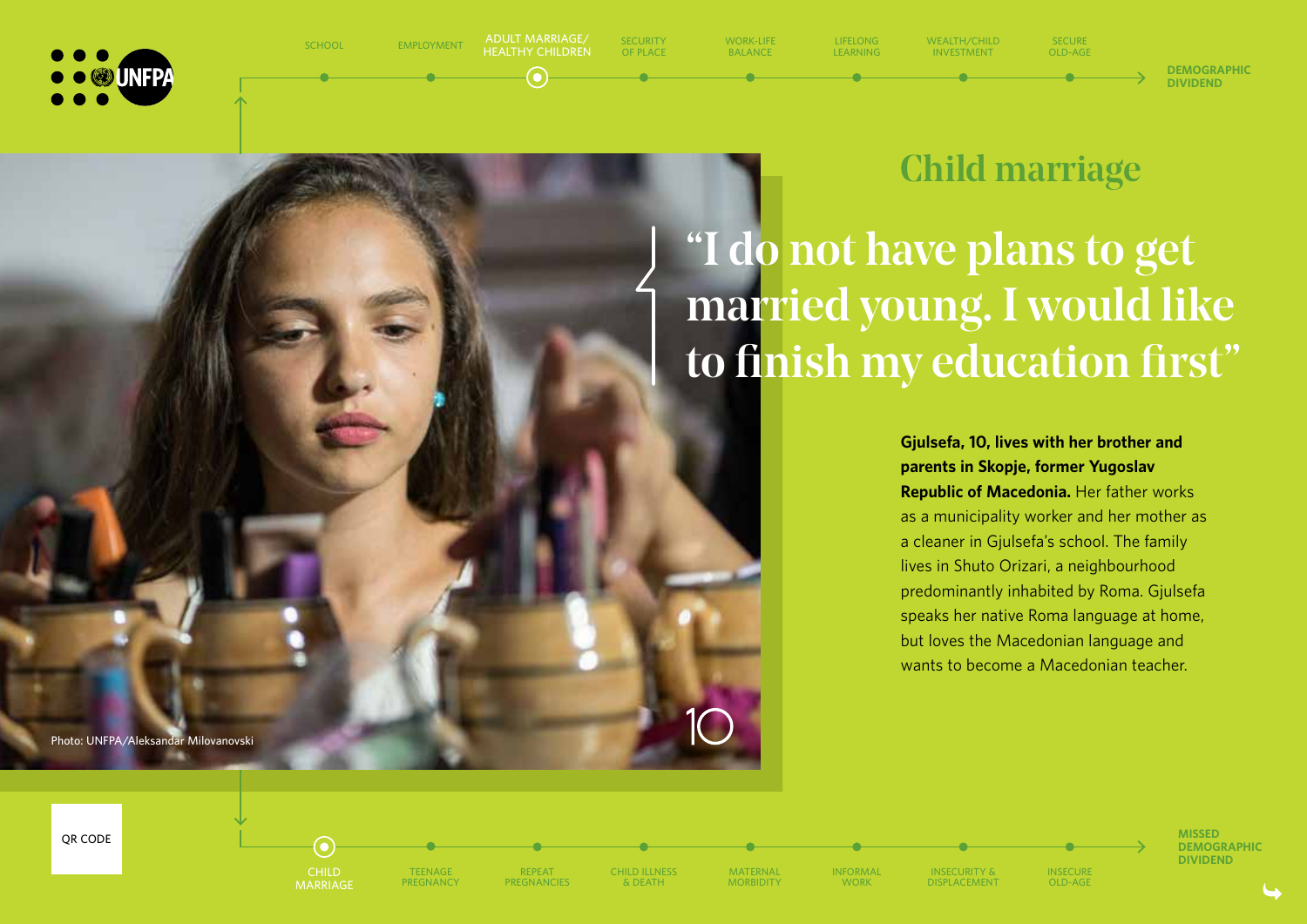*Child marriage is rooted in, and perpetuates, a lack of value placed on girls.*

*A person who marries later is more likely to stay in school, work, and reinvest income into her or his family.* 

### $\rightarrow$  The situation

**Child marriage is common in parts of the region**, in particular in the Balkans and Turkey, and appears to be on the increase in the South Caucasus and Central Asia. Reliable data is hard to come by, as child marriage is generally illegal, often practiced informally, and therefore not officially registered.

### $\rightarrow$  Why is it important?

Child marriage is harmful to girls and limits their prospects in life. **Getting married early generally means the girls have to leave school, in particular if they get pregnant.** This severely restricts their ability to fulfil their potential. And what often begins as a forced arrangement, in many cases leads to exploitation and violence in the households they end up in. Early marriage also often means early child-bearing, with all the additional risks associated for the teenage mother and her baby.



### $\rightarrow$  Leaving no-one behind

**Intersecting with social exclusion, tradition, poverty and geographic isolation, child marriage is more common among rural communities and among some minority groups**, especially Roma. In Serbia, for example, 57% of Roma women were married before age 18 (compared to less than 7% in the overall population); 17% even before age 15**<sup>1</sup>** .

### $\rightarrow$  What needs to be done?

**We need far greater engagement in challenging people's attitudes about child marriage and, more broadly, the status of women and girls**. Without this grassroots engagement, including with faith leaders, little will change, and large numbers of girls will continue to see their futures cut off by child marriage.



**1** Serbia Multiple Indicator Cluster Survey, UNICEF, 2014.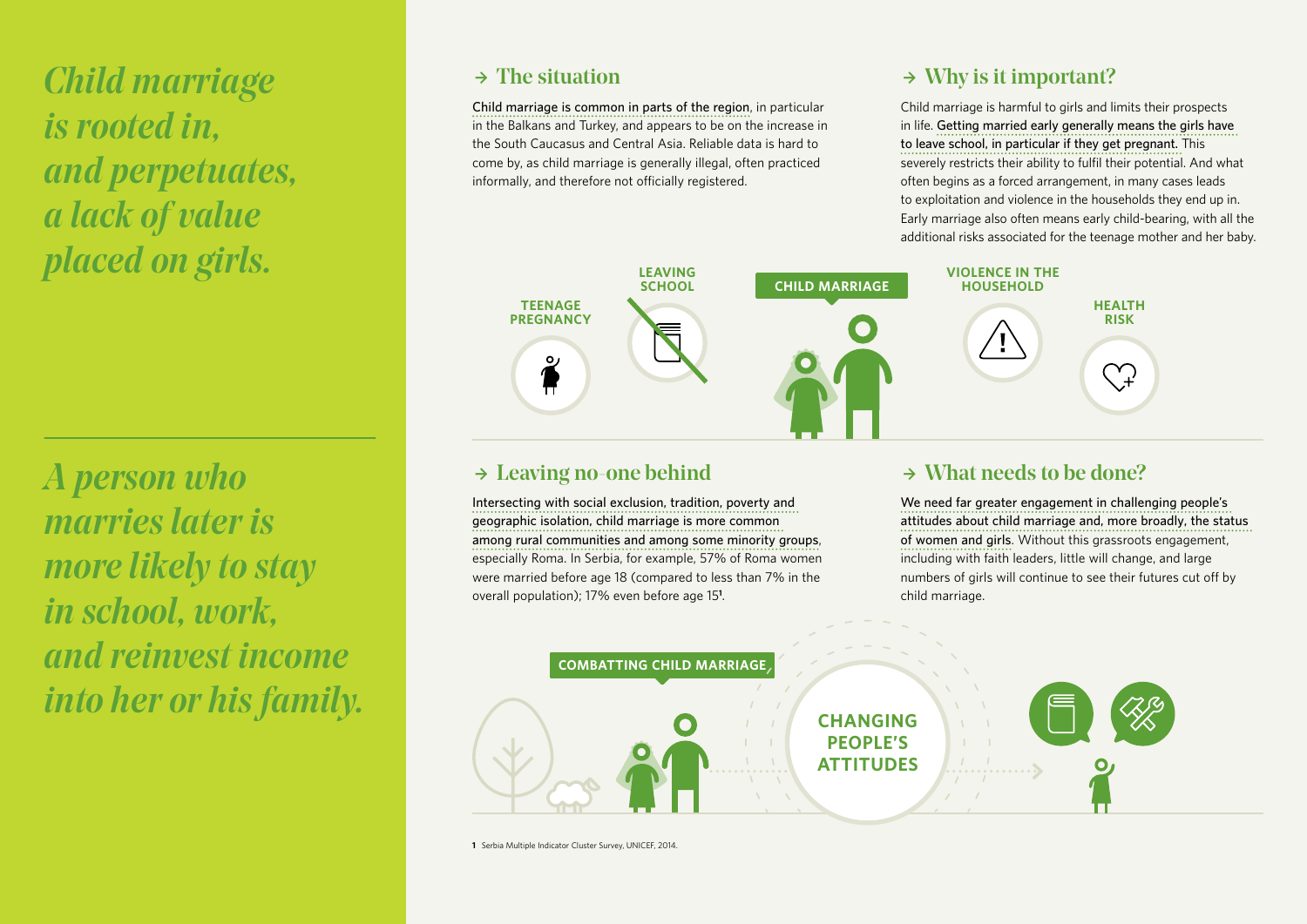

#### **EMPLOYMENT**

**SCHOOL**

**HEALTHY CHILDREN**

0

**ADULT MARRIAGE/ SECURITY OF PLACE**

**WORK-LIFE BALANCE**

**LIFELONG LEARNING WEALTH/CHILD INVESTMENT**

**DEMOGRAPHIC DIVIDEND**

## Teenage pregnancy

**SECURE OLD-AGE**

"I want to be grown up, I don't want to marry young. I want to have two children, a girl and a boy"

> **Azize, 10, is from ¸ Sanlıurfa in southeastern Turkey.** She spends most of the year away from home because her parents work as migrant farm workers. Azize helps with taking care of her siblings, cleaning the tent they live in, and many other household duties. But whenever there is time she goes to the temporary school now set up in the tent camp. Her father and her mother, who was 15 when Azize was born, both want her to get a good education, whatever it takes. Azize wants to become a doctor one day.

> > **INSECURE OLD-AGE**

**Photo: UNFPA/Tayfun Dalk**ı**l**ıç

**QR CODE**

**CHILD** 

**MARRIAGE**

**TEENAGE PREGNANCY**

 $\left( \bullet \right)$ 

**REPEAT PREGNANCIES**

**CHILD ILLNESS & DEATH**

**INFORMAL WORK**

**MATERNAL MORBIDITY**

**INSECURITY & DISPLACEMENT**

**MISSED DEMOGRAPHIC DIVIDEND**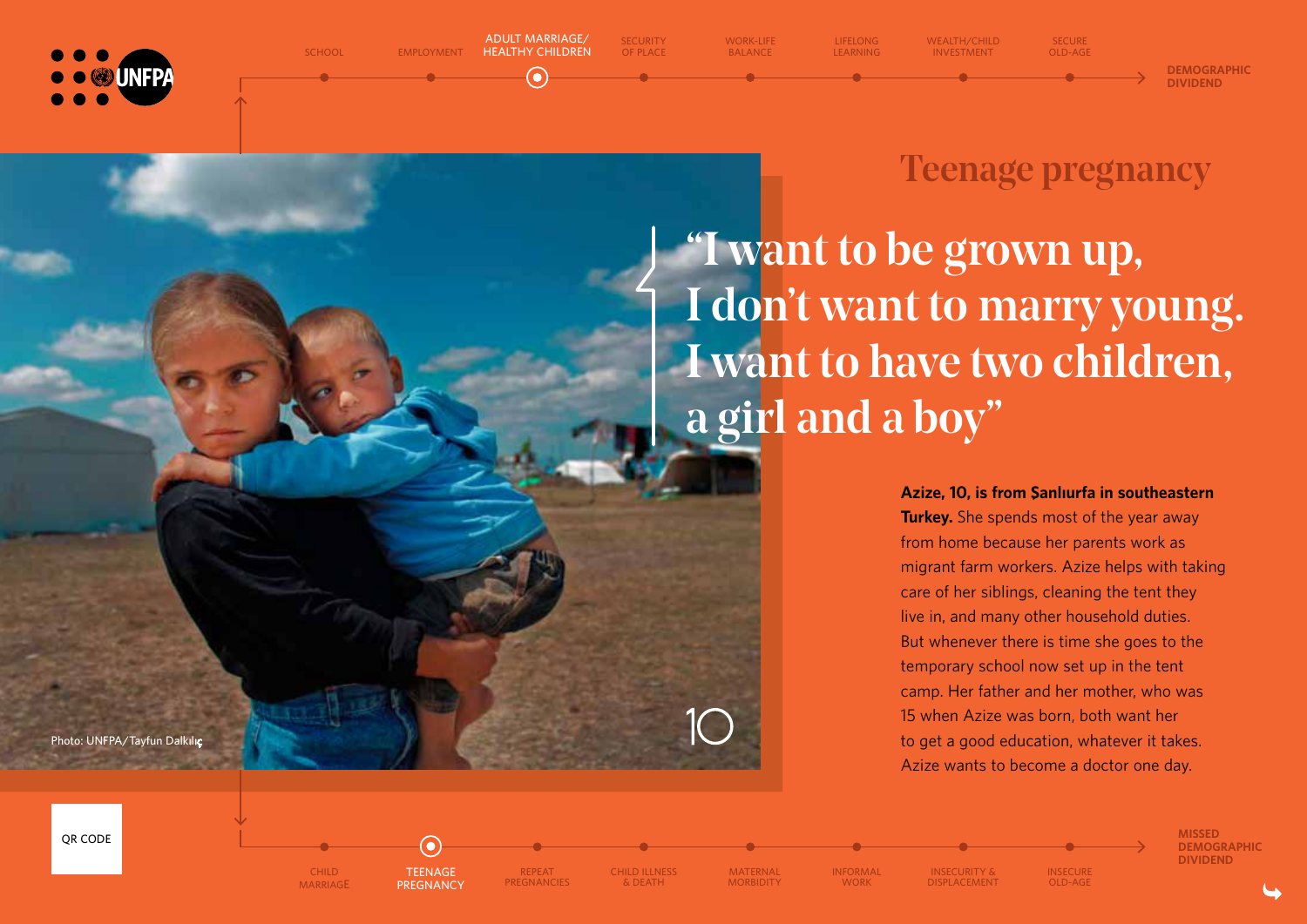## *Early child-bearing perpetuates poverty across generations.*

### **BIRTHS PER 1,000 WOMEN AGES 15-19**



### $\rightarrow$  The situation

Although teenage pregnancy is on the decline in this region, **many more girls still get pregnant and give birth when they are teenagers compared to their peers in Western Europe** *(see graph)*. In Azerbaijan and Georgia, the countries in the region most affected by adolescent pregnancy, the teenage fertility rate is about six times higher.

### $\rightarrow$  Why is it important?

Early child-bearing is associated with higher health risks for both the mother and the baby. Globally, pregnancy and childbirth complications are the second most common cause of death among 15 to 19-year-olds. **Teenage pregnancy also often negatively affects the girls' prospects in life**, as many drop out of school and have difficulties finding a job. In many cases, early child-bearing perpetuates poverty and social exclusion across generations.

### $\rightarrow$  Leaving no-one behind

**Some population groups are disproportionately affected by teenage pregnancy**. This includes married adolescents *(see Child Marriage)*, adolescents from lower income groups or from rural areas, out-of-school youth, and linguistic, religious and ethnic minorities including Roma. In Serbia, for example, the teenage birth rate among Roma is 157, more than seven times the national rate of 22.





 $\rightarrow$  What needs to be done?

As quality school-based sexuality education rarely exists in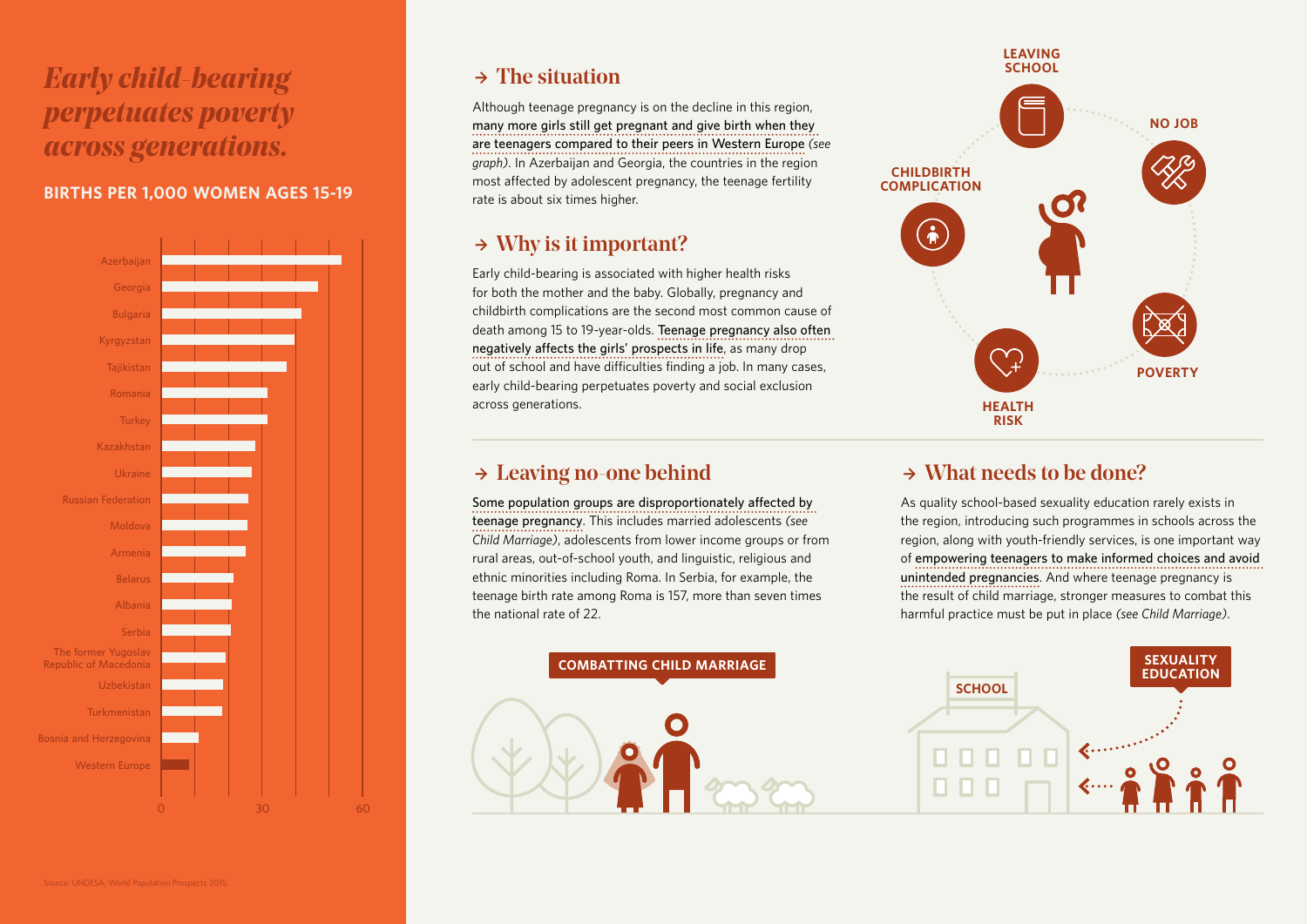



 $\odot$ 

**ADULT MARRIAGE/ HEALTHY CHILDREN** **SECURITY OF PLACE WORK-LIFE BALANCE**

**LIFELONG WEALTH/CHILD INVESTMENT**

**DEMOGRAPHIC DIVIDEND**

## Employment

**SECURE OLD-AGE**

"In the future I want to be a policewoman. Because the police keep order. And I like their uniform"

#### **Akak, 10, is from Bishkek, Kyrgyzstan.**

She lives with her father and older brother. Akak goes to school and also helps her father who has a stand at the bazaar. She visits the Centre for Child Protection every day to get food.

**Photo: UNFPA Kyrgyzstan**













**CHILD ILLNESS & DEATH**

**MATERNAL MORBIDITY** **INFORMAL WORK**

 $\odot$ 

**INSECURITY & DISPLACEMENT**

**INSECURE OLD-AGE**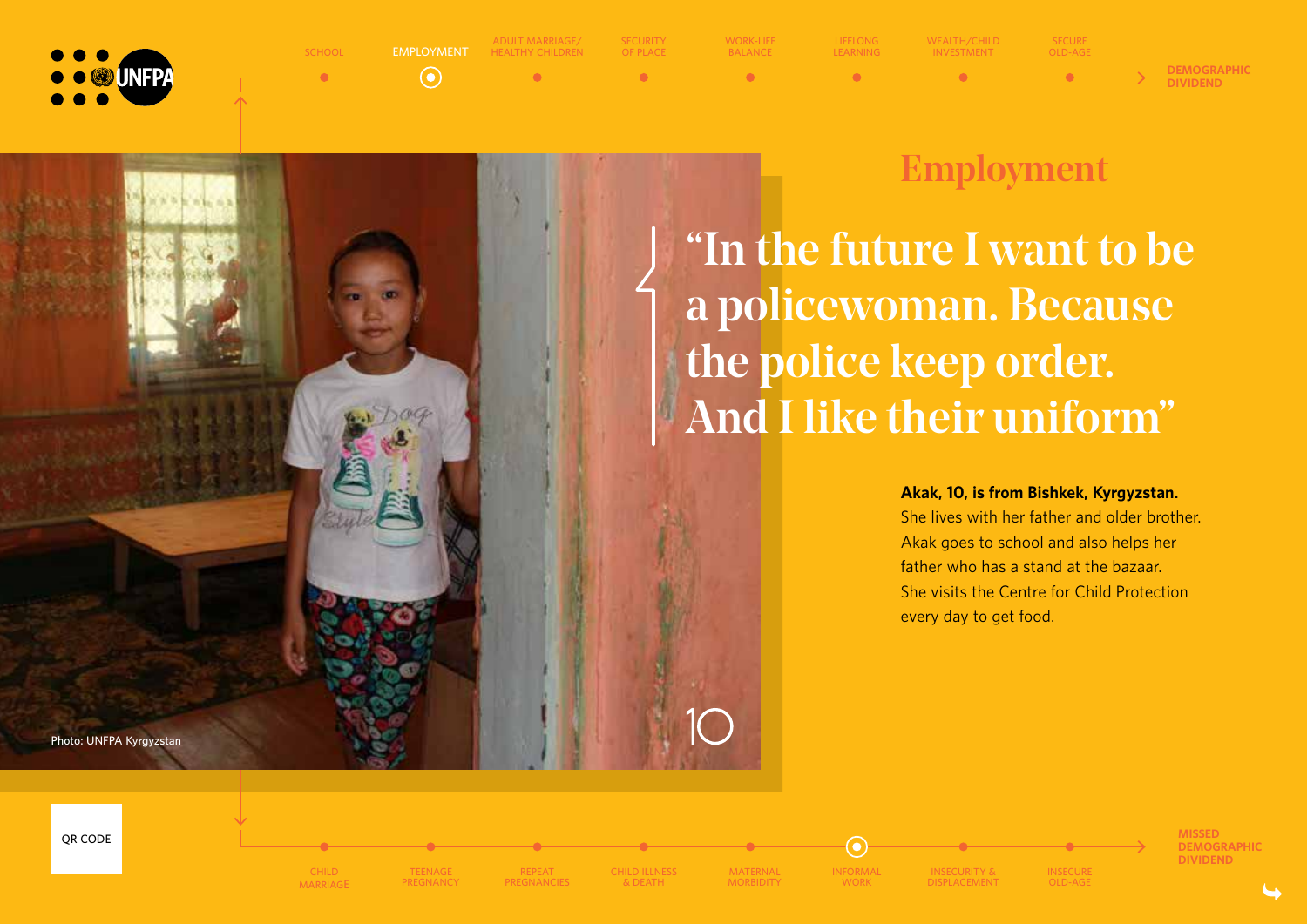## *When more women work, economies grow.*

#### **LABOUR FORCE PARTICIPATION, MALE & FEMALE, %**



**O** Male participation rate **G** Female participation rate

### $\rightarrow$  The situation

Although girls often do better in school than boys in this region (see *Education*), there is a clear reverse gender gap when it comes to employment. **Far fewer women than men are in formal employment in all countries of the region** (*see graph*). The gap is largest in Turkey, where only 30% of women are in the workforce. In contrast, women's labour force participation is relatively high – in several cases above the OECD average of 51% – in Eastern Europe, the South Caucasus, and parts of Central Asia, a legacy of the Soviet Union's efforts to include women in the workforce.



### $\rightarrow$  Leaving no-one behind

**Women with low levels of education are more likely to be excluded from the labour market**. In Turkey, for example, large-scale migration to the cities meant that many unskilled women formerly working in agriculture are now unable to take up jobs, as the type of work they can get does not pay enough to afford help with childcare and housework.**<sup>1</sup>**

### $\rightarrow$  Why is it important?

When more women work, economies grow. **Studies show that an increase in female labour force participation results in faster economic growth**. And as populations age, increasing the share of women in the workforce helps mitigate the impact of a shrinking labour force. But the effects of traditional gender norms, lack of family-friendly work environments, and traditional gender roles keep many women confined to childcare and housework (see Work-life balance).



### $\rightarrow$  What needs to be done?

**Investing in the education and employment opportunities of girls and young women, and making affordable childcare available**, are key factors for increasing women's labour force participation. Paid parental leave also is crucial, but should not be too long because it can otherwise keep women out of the labour market. This needs to go hand in hand with dismantling traditional gender stereotypes that place lower value on girls and women and expose them to harmful practices and violence.



**1** Female labor force participation in Turkey: Trends, Determinants and Policy Framework, The World Bank, Turkey State Planning Organisation, 2009.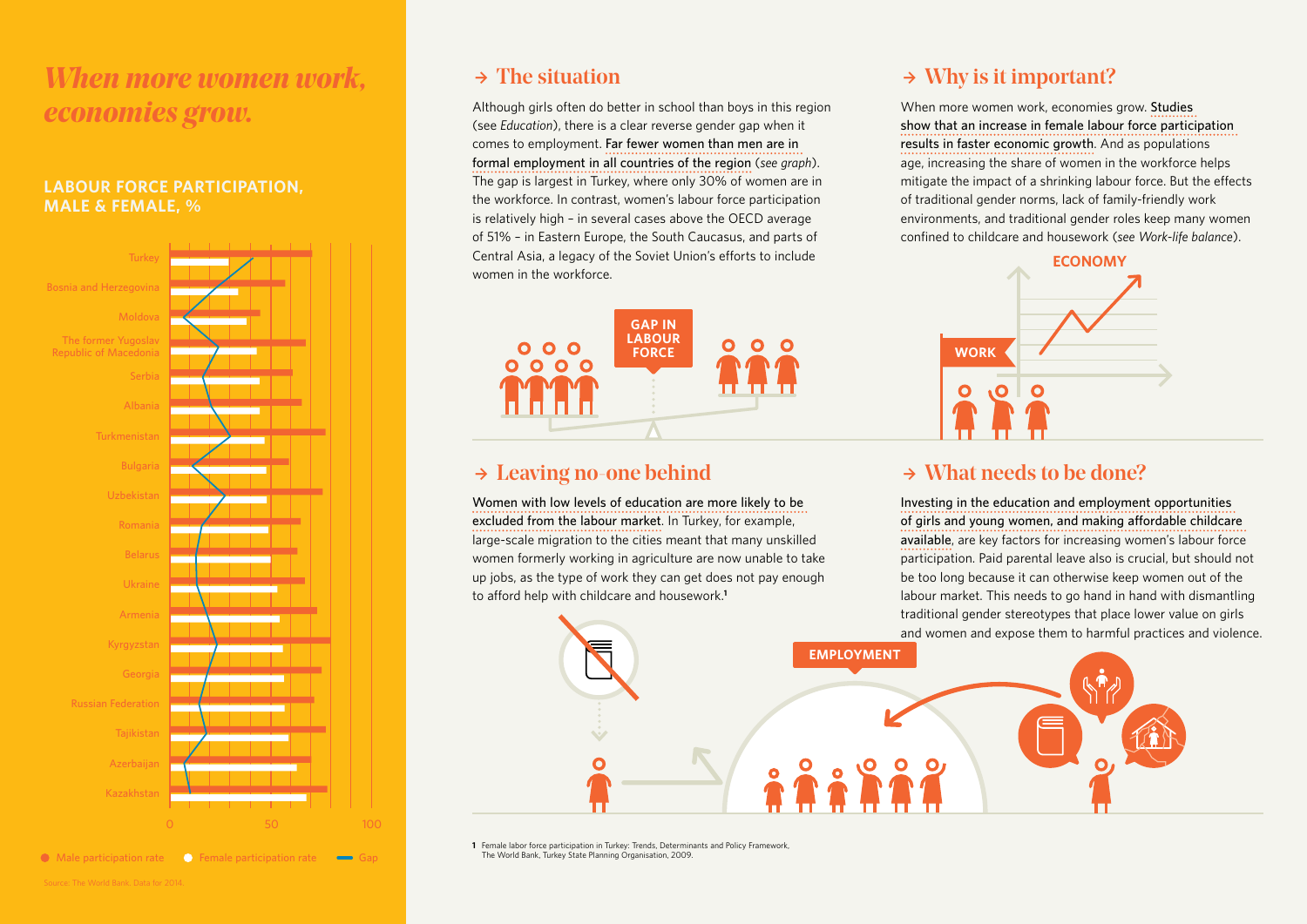



**SCHOOL**

**HEALTHY CHILDREN**

**SECURITY OF PLACE WORK-LIFE BALANCE**

**LIFELONG LEARNING WEALTH/CHILD INVESTMENT**

**SECURE OLD-AGE**

#### **DEMOGRAPHIC DIVIDEND**

"I would like to have a career" Work-life balance

#### **Tina, 10, is from Chisinau, Moldova.**

Both of her parents work: her mother as an accountant at a research institute and her father as an engineer. Tina spends a lot of time with her 22-year-old aunt and one day wants to become a dressmaker and open her own shop. She would like to have two children when she is grown up.

> **INSECURE OLD-AGE**

**Photo: UNFPA Moldova**



**CHILD MARRIAGE**

**TEENAGE PREGNANCY**

**REPEAT PREGNANCIES** **CHILD ILLNESS & DEATH**

**MATERNAL MORBIDITY**

 $\bigcap$ 

**INFORMAL WORK**

**INSECURITY & DISPLACEMENT** **MISSED DEMOGRAPHIC DIVIDEND**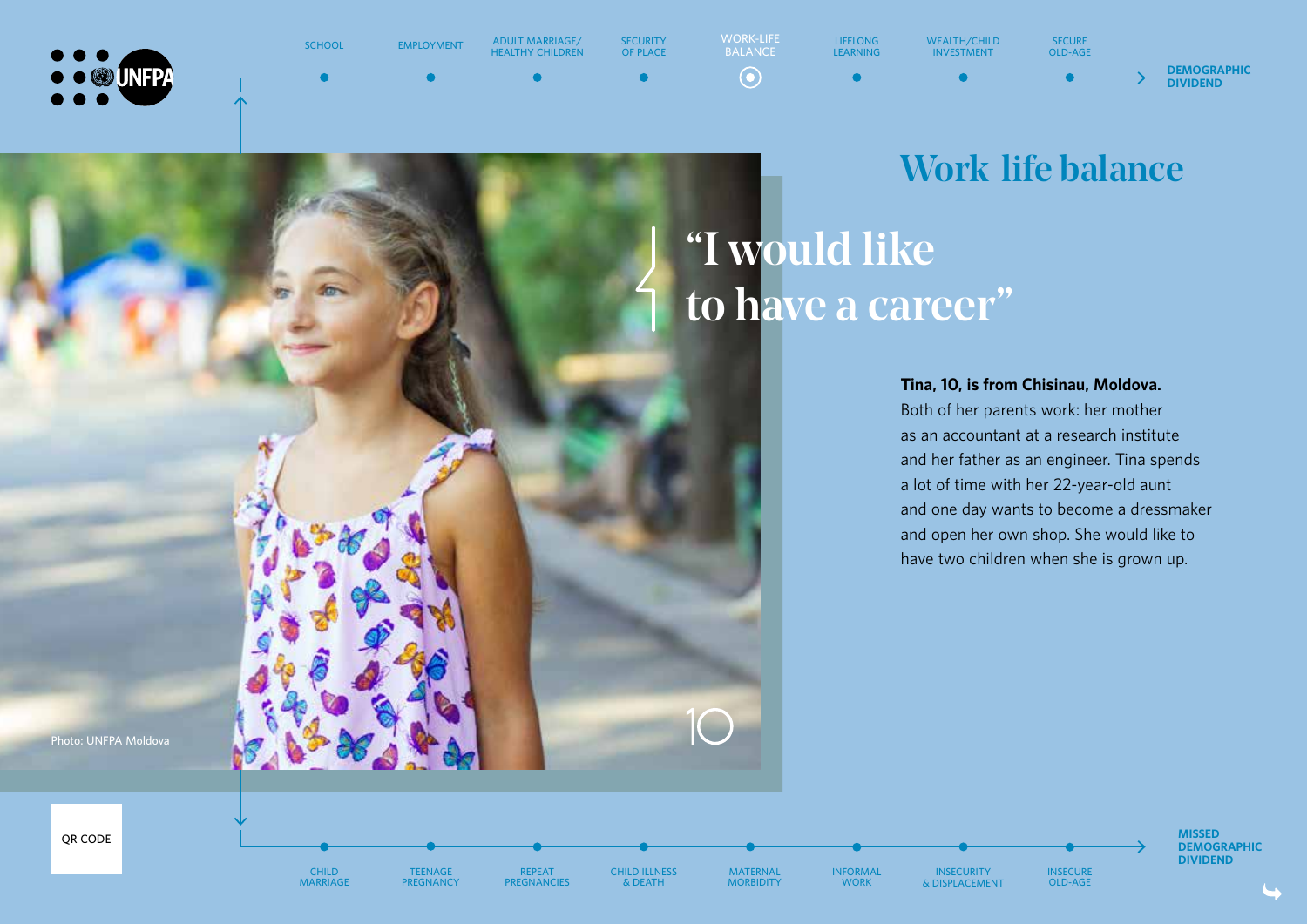### *Child care*

#### **ENROLMENT OF UNDER 3-YEAR-OLD CHILDREN IN CHILD CARE, 2012**



### $\rightarrow$  The situation

Although girls and young women in this region are generally well educated *(see Education)*, many of them either never enter the labour market or drop out soon *(see Employment)*. This is often due to the difficulty of combining work and family, **as social norms put pressure on women to stay at home**, childcare services are rare and expensive, and parental leave arrangements are insufficient.



### $\rightarrow$  Leaving no-one behind

**Many families, in particular poorer ones, do not have access to childcare services**, as many facilities in the region have closed since the 1990s and others have introduced or increased their fees. As a result, enrolment rates are very low *(see chart)*. Parental leave arrangements also disadvantage poorer families: although both parents can take leave in most countries, fathers' leave is generally only partially paid or not paid at all.

### $\rightarrow$  Why is it important?

**The high level of education among girls and women presents a huge potential for the region's social and economic development**. But this potential is largely squandered if policies are not in place to allow women (and men) to balance childrearing and pursuing their careers. Enacting such policies also helps address concerns over population ageing and shrinking, as it makes it easier for couples to actually have the number of children they desire. Currently, many couples in the region have fewer children than they wished.

## Women are highly educated in the region but this potential risks being squandered.

### $\rightarrow$  What needs to be done?

**Work-life policies should ensure that parental leave can be shared, and is taken up, by both parents, and that people have access to affordable quality childcare**. This must be part of broader efforts to dismantle traditional gender roles and labour division between men and women.

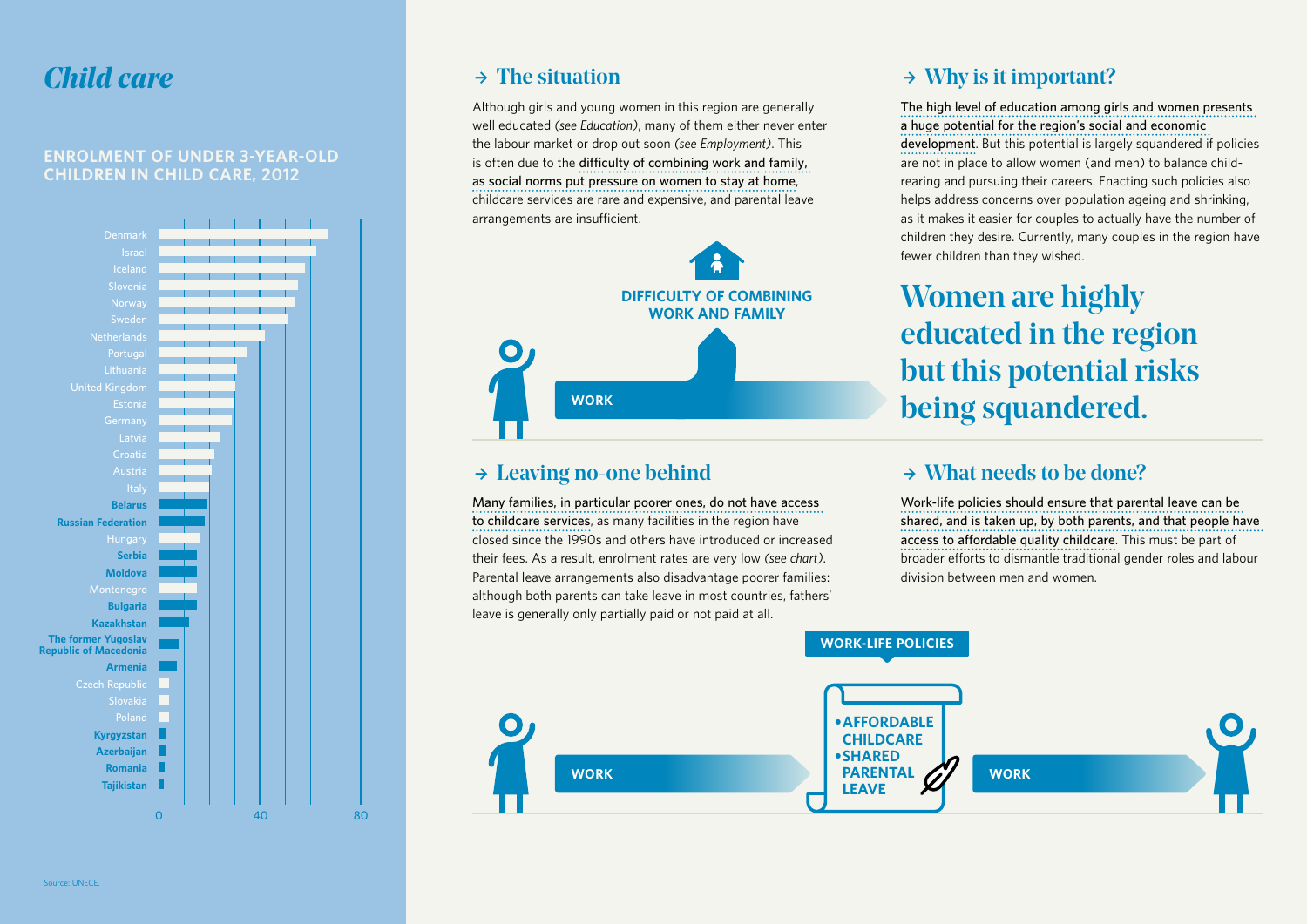

**Photo: UNFPA/Denys Panchenko**

**SCHOOL**

**EMPLOYMENT ADULT MARRIAGE/**

**HEALTHY CHILDREN**



 $\odot$ 

**LIFELONG LEARNING**

**WEALTH/CHILD INVESTMENT**

**SECURE OLD-AGE**



"The war needs to stop" Security of place

#### **Olya, 10, is from Donetsk, Ukraine.**

She was forced to leave, together with her parents, when the regular shelling of the city began in 2014. For a while, the family did not have anywhere to stay and moved from one place to another. Eventually, local NGOs helped Olya's father to find a job, and the family was able to get an apartment to live in. Olya goes to school and her favorite subject is history.

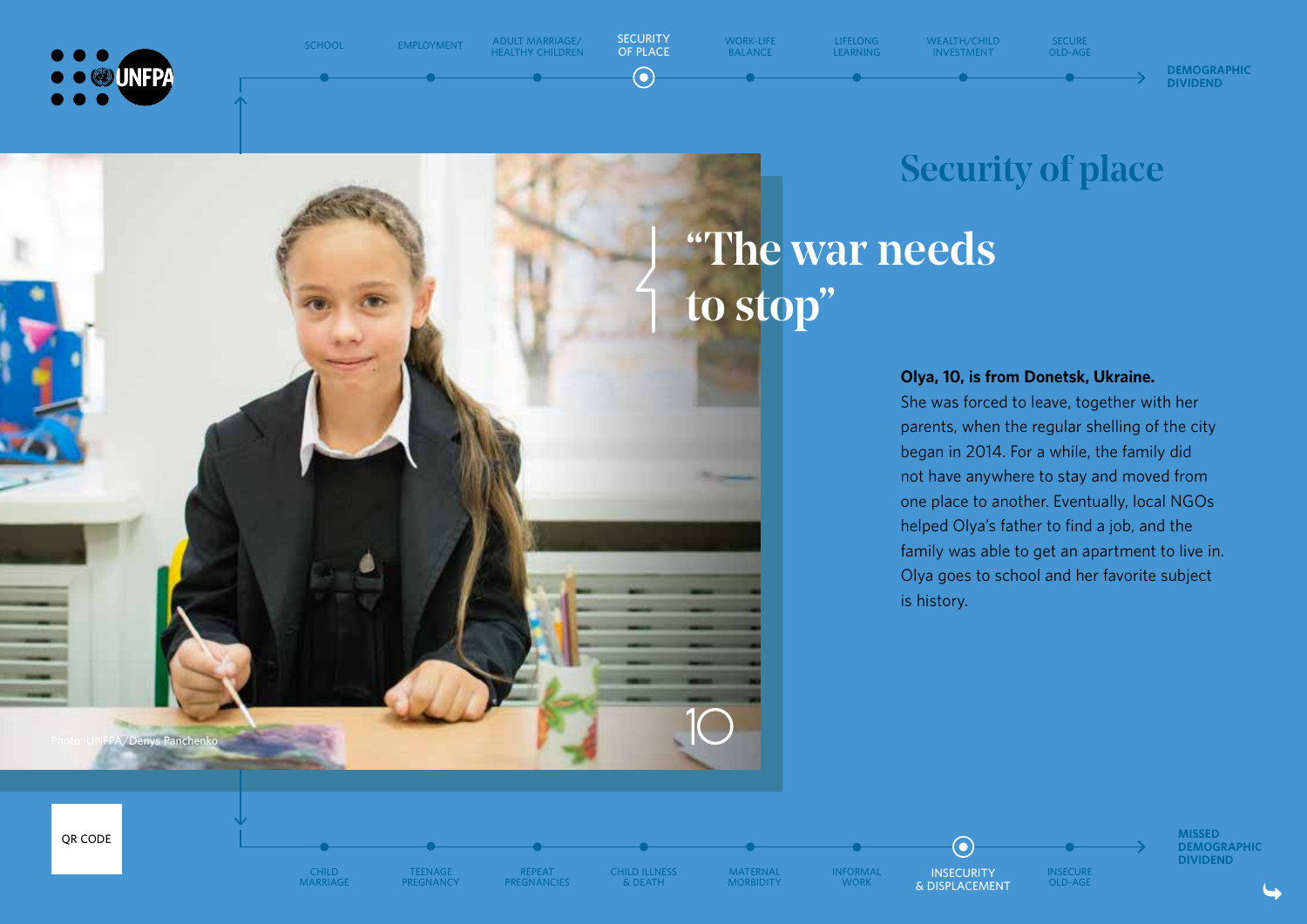## *Refugees and internally displaced people*

**REFUGEES AND INTERNALLY DISPLACED PEOPLE AS A RESULT OF CONFLICT OR VIOLENCE IN EASTERN EUROPE AND CENTRAL ASIA**



Only countries with over 1,000 refugees or IDPs.

### $\rightarrow$  The situation

Millions of people in the region are affected by humanitarian emergencies sparked by conflict and natural disasters. Fighting in eastern Ukraine has displaced large numbers of people, and many more have fled to Turkey and other parts of the region from Syria and other countries devastated by war. **Women and girls are particularly vulnerable in times of crisis**.

### $\rightarrow$  Why is it important?

**Placing the safety and health of girls and women at the centre**  of humanitarian responses is important because their specific needs and vulnerabilities are often overlooked. The benefits are immediate, but they also carry over well into the future, as countries rebuild and people reclaim their lives and dignity.



### $\rightarrow$  Leaving no-one behind

**Crisis situations take a disproportionate toll on women and adolescent girls.** They are at heightened risk of unintended pregnancy, maternal death and illness, sexual and genderbased violence and exploitation, as well sexually transmitted infections, including HIV.



### $\rightarrow$  What needs to be done?

There needs to be a stronger focus, right from the onset of an emergency, on the specific needs of women and girls. **But doing this only when disaster strikes is too late — countries also need to step up their emergency preparedness well in advance**.

Adolescent girls are particularly vulnerable in times of crisis.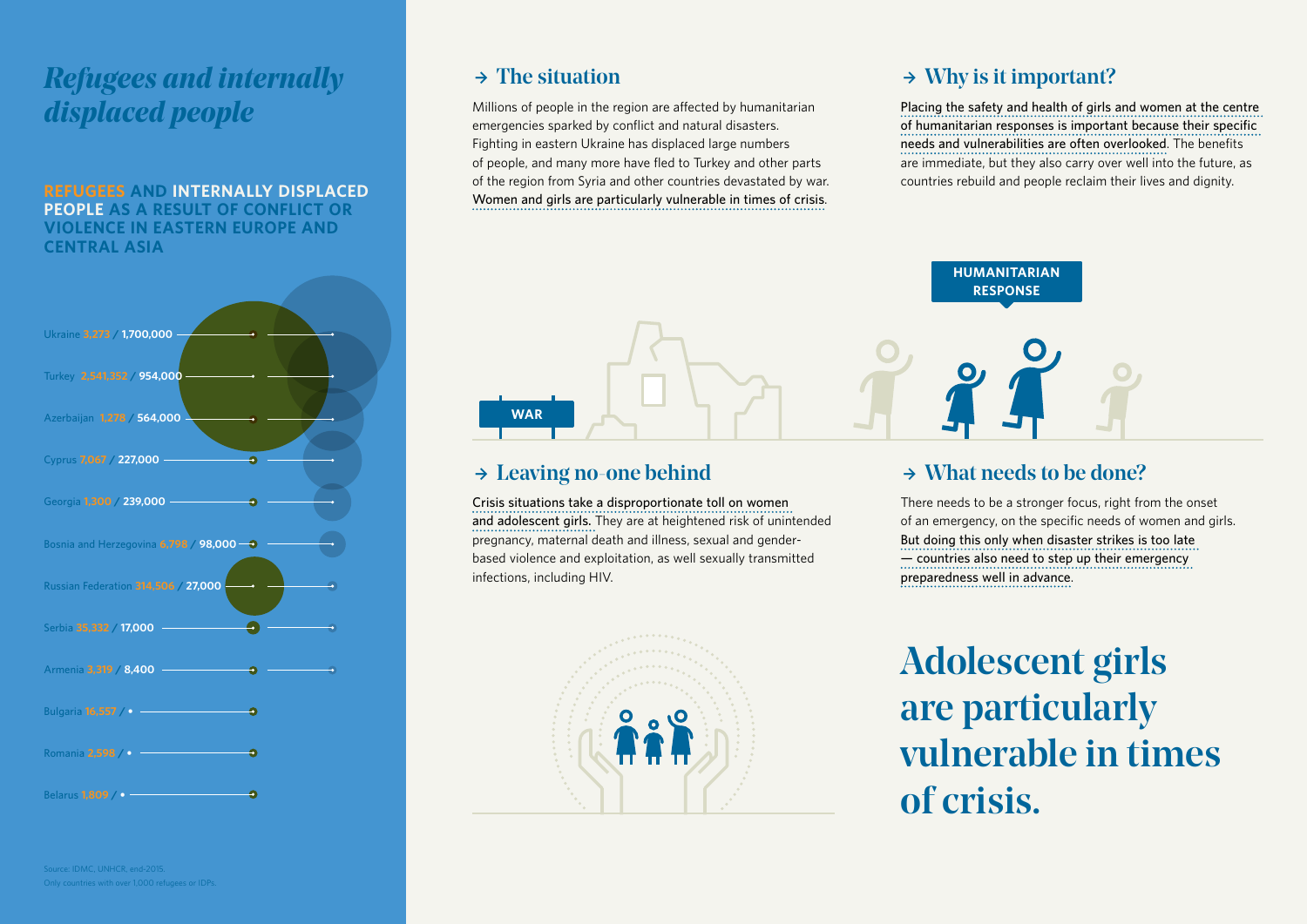

**SCHOOL**

**EMPLOYMENT ADULT MARRIAGE/**

**HEALTHY CHILDREN**

**SECURITY OF PLACE**

**WORK-LIFE BALANCE**

**LIFELONG LEARNING**

**MARRIAGE**

**TEENAGE PREGNANCY**

**REPEAT PREGNANCIES** **CHILD ILLNESS & DEATH**

**MATERNAL MORBIDITY** **INFORMAL WORK**

**INSECURITY & DISPLACEMENT**

Wealth/child investment

**SECURE OLD-AGE**

# "I don't have the conditions to go to school"

**WEALTH/CHILD INVESTMENT**

 $\bullet$ 

**Kejsi, 10, lives in a village in southern Albania.** Kejsi used to live in barracks under a bridge with her mother, who collects cans to earn a living. She now lives with her grandmother, but the family still does not have enough money to send her to school. Kejsi wishes her 15-year-old sister, who is married abroad, could come back and live with her. She wants to become a hairdresser when she is older.

> **INSECURE OLD-AGE**

**Photo: UNFPA/Besfort Kryeziu**

**MISSED DEMOGRAPHIC DIVIDEND**

**DEMOGRAPHIC DIVIDEND**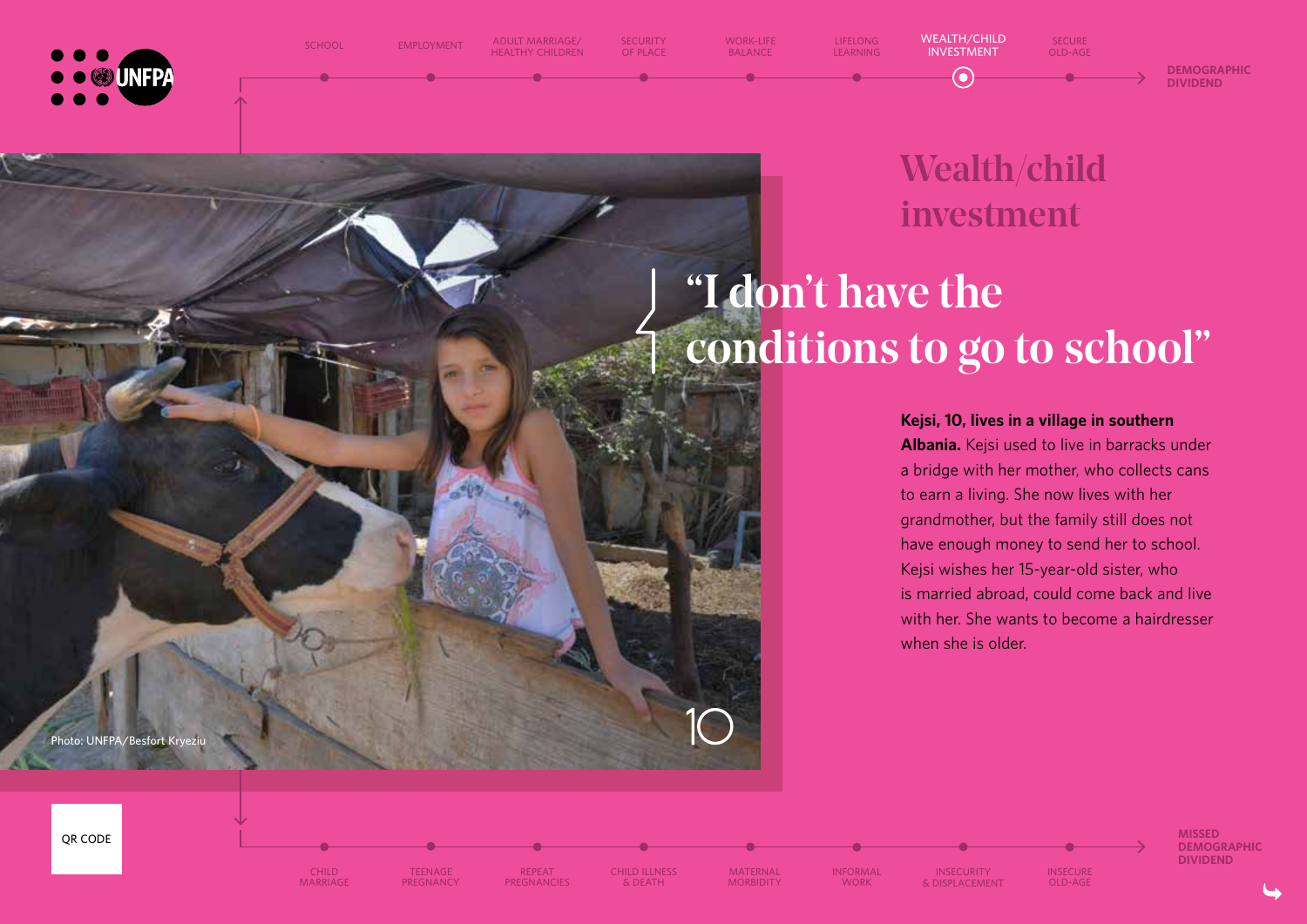*Investing in the health and education of girls and young women is key for breaking the cycle of poverty and exclusion.*



### $\rightarrow$  The situation

Although Kejsi's situation is not typical for the region, poverty and social exclusion is a reality for many people, in particular in parts of Central Asia and the South Caucasus where significant **segments of the population live on less than USD 3.10 per day**. **1** There are also pockets of poverty in other parts of the region, including among some minority groups.

### $\rightarrow$  Why is it important?

**Poverty and social exclusion limit the opportunities of young**  people, especially girls and young women, to fulfil their **potential**. They often get caught in a vicious cycle involving early marriage and pregnancy, early school drop-out and lack of job opportunities, which in turn further contribute to poverty and exclusion, passed on from generation to generation.



### $\rightarrow$  Leaving no-one behind

**Making sure all girls and young women, including the most vulnerable, have the knowledge and means to protect themselves from unintended pregnancy is one of the key factors for breaking this cycle**. It empowers them to decide when to have children, and how many. This increases their chances of getting a good education and finding employment, which in turn helps them invest in the health and education of their own children.

### $\rightarrow$  What needs to be done?

Investing in the health and education, including sexuality education, of girls and young women is key for breaking the cycle of poverty and exclusion, and for **empowering the current generation of young people to invest in their own children**.



**1** The World Bank, Poverty and Equity Database.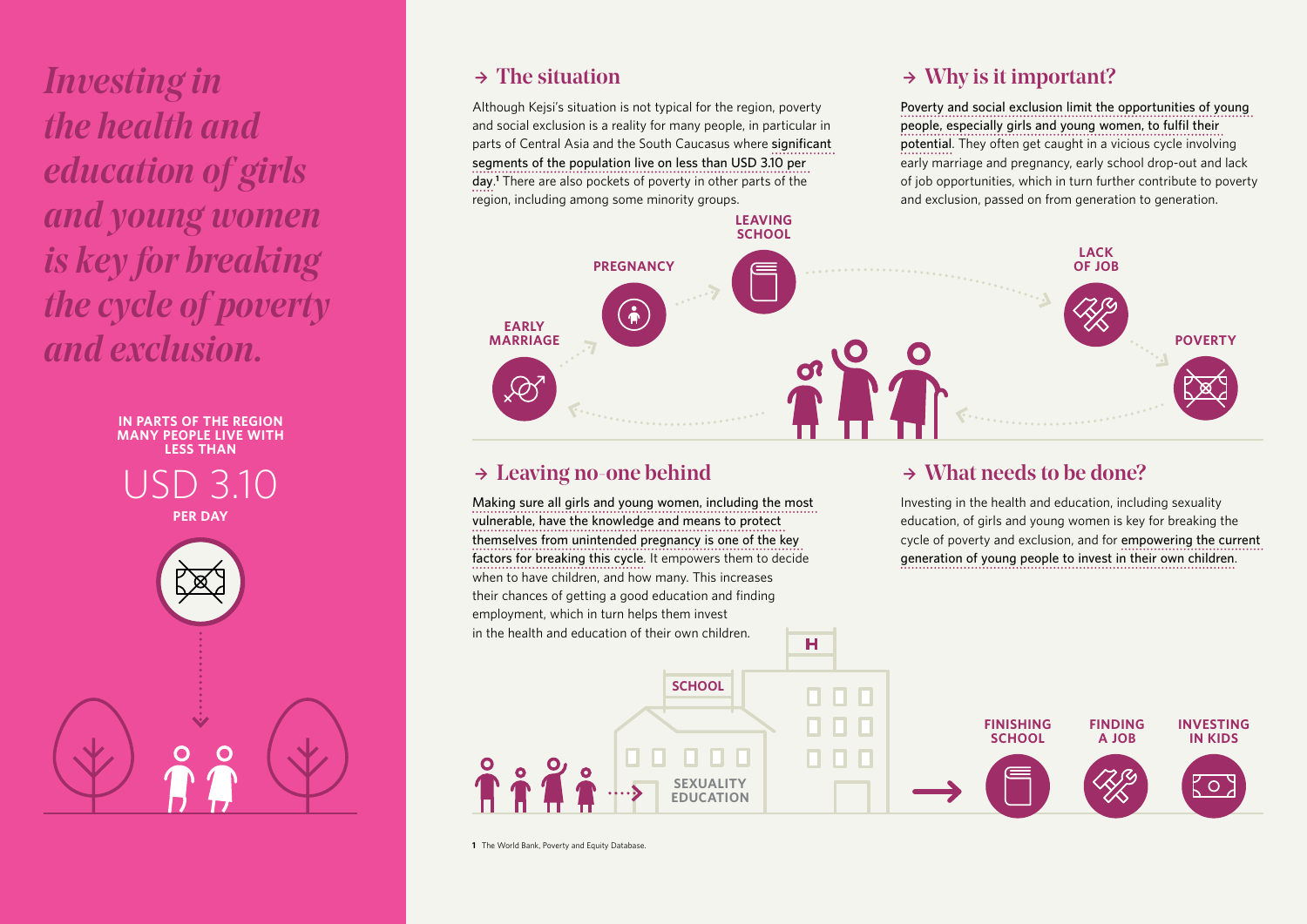

Gender-biased

**SECURE OLD-AGE**

sex selection

"I was so happy I was going to have a child. Who cared at all if it was a boy or a girl?" *Ani's mother*

**WEALTH/CHILD INVESTMENT**

**Ani, 10, is from Yerevan, Armenia.**

Her father passed away several years ago. She and her little brother are being raised by her mother, Anahit, who runs a small café and crafts shop. Ani has lots of ideas for her professional future, from being an artist to becoming a programmer, but says she does not know yet which of the many options she will want to pursue when she is grown up.

> **MISSED DEMOGRAPHIC DIVIDEND**

**DEMOGRAPHIC DIVIDEND**

**Photo: UNFPA/Hayk Melkonyan** 





**SCHOOL**

**EMPLOYMENT**

**ADULT MARRIAGE/ HEALTHY CHILDREN** **SECURITY OF PLACE**

**WORK-LIFE BALANCE**

**LIFELONG LEARNING**

**TEENAGE PREGNANCY REPEAT PREGNANCIES** **CHILD ILLNESS & DEATH**

**MATERNAL MORBIDITY** **INFORMAL WORK**

**INSECURITY & DISPLACEMENT** **INSECURE OLD-AGE**